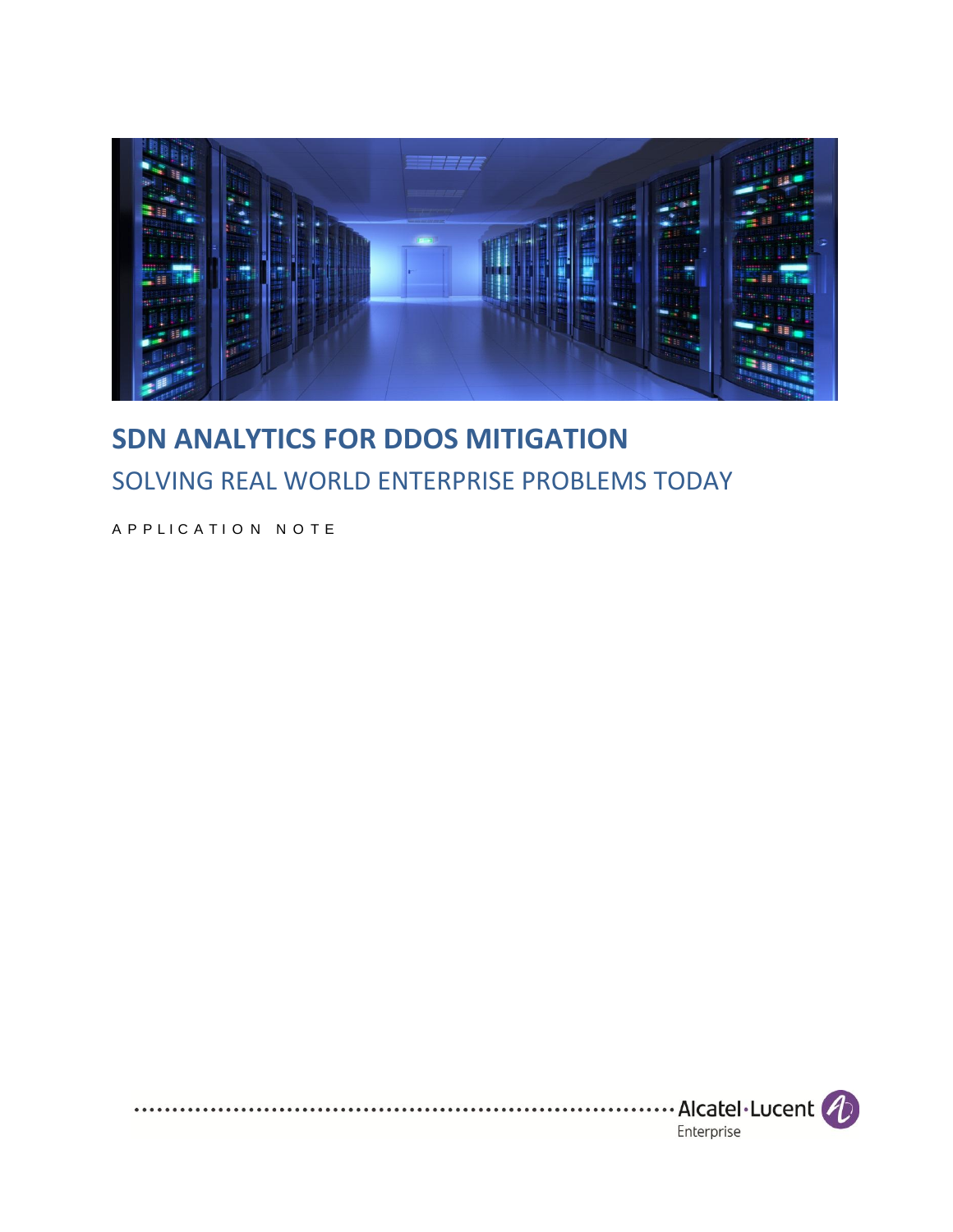## **SDN Analytics for DDoS Mitigation- Solving Real World Enterprise Problems Today!**

The rapid growth in data consumption, smart devices and applications is putting pressure on IT infrastructure and its security. A distributed denial-of-service (DDoS) attack is an attempt to make a machine or network resource unavailable to its intended users. It temporarily or indefinitely interrupts or suspends services of a host connected to the Internet. Everywhere you look, leading publications are filled with stories on the growing problem of DDoS attacks and the market opportunity for mitigation solutions, [Prolexic Publishes Top 10 DDoS Attack Trends for 2013,](http://www.itbriefcase.net/top-ddos-attack-trends-for-2013) [World's largest DDoS strikes US,](http://www.itnews.com.au/News/372033,worlds-largest-ddos-strikes-us-europe.aspx)  [Europe.](http://www.itnews.com.au/News/372033,worlds-largest-ddos-strikes-us-europe.aspx) DDoS attacks are a growing threat in the Enterprise and need to be addressed.

The network is the bottleneck for IT being able to securely provision services and scale through automation. Traditional network architectures are static requiring significant operational resources to keep up with the demands placed on them. And, most still don't meet the business needs of controlling costs and improving agility. Enterprises need and are demanding solutions that improve operational efficiency and business agility.

Software Defined Networks (SDN) is an industry initiative that enables the transformation of the network infrastructure from an IT perspective. The goal of SDN initiative is to virtualize network services and provide benefits that include:

- Secure, dynamic, application-tuned network provisioning and performance
- Multipath and multi-tenant networks
- Network-layer abstraction offering programmable services to ease application deployment and migration
- Evolution from vendor-specific command line interfaces (CLIs) to a generic programmable interface

The diagram below depicts the building blocks for a secure and agile Enterprise. Standard sFlow enabled on the switches and routers provides a continuous stream of measurement data to InMON sFlow-RT, which provides real-time detection and notification of DDoS attacks to the DDoS Mitigation SDN Application. The DDoS Mitigation SDN Application selects a mitigation action and instructs the SDN Controller to push the action to selected switches (for example using a standard OpenFlow rules to drop traffic associated with the DDoS attack).



SDN Analytics for DDoS Mitigation ALCATEL-LUCENT ENTERPRISE APPLICATION NOTE Page | 2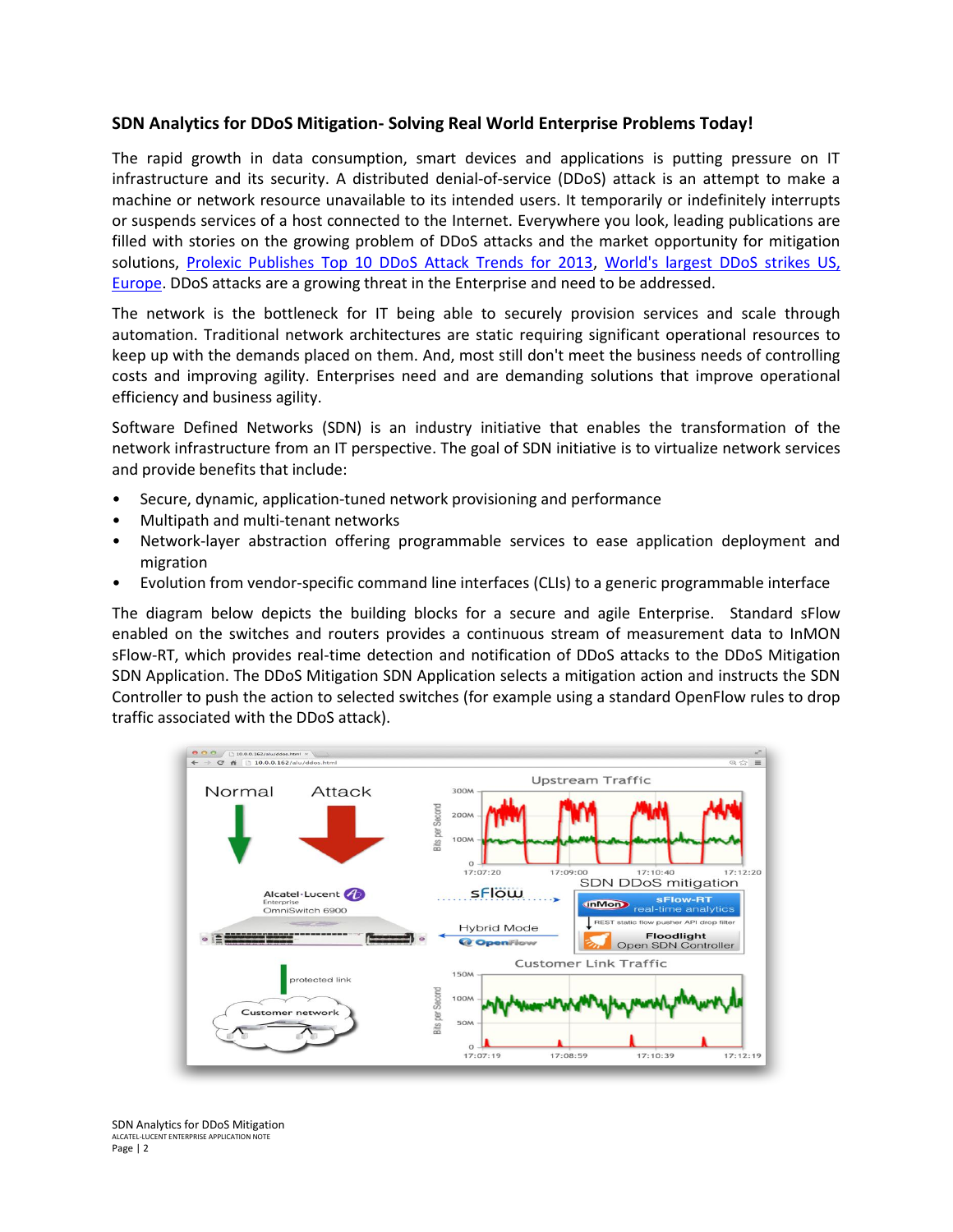The key making this solution scale is the use of hybrid port OpenFlow. By default, all traffic is handled by the switch's normal hardware switching and routing engine without any intervention from the controller. The OpenFlow rules are used to override the normal forwarding behavior for the selected flow. The solution uses an OPEN SDN Controller to leverage the standard sFlow and OpenFlow capabilities of existing network hardware to provide a scalable, automated, cost effective solution that allows Enterprise networks to effectively mitigate flood attacks.



The diagram shows that implementing traffic engineering using OpenFlow considerably cuts the time to implement controls from seconds to milliseconds.

OpenFlow is a southbound application programming interface (API) to programmatically control both virtual and physical switches. SDN controllers have a northbound API to enable service-driven orchestration of the network fabric, normally integrated with application service orchestration tools such as vCloud Director™, OpenStack™, InMON sFlow-RT, etc.

The Alcatel-Lucent OmniSwitch platform supports the OpenFlow v1.3.1 compliant agent. The agent is backwards-compatible with controllers that support OpenFlow v1.0. The platform supports the following OpenFlow modes:

- Full: All ports are managed by the controller
- Hybrid: A subset of the ports are managed by the controller and the remaining function as default AOS managed ports
- OpenFlow API mode: The port is a regular bridged port, but the controller can modify flow characteristics on these ports if required. These flow updates will be treated as remote access control list (ACL) updates.
- The ports under controller management can be split into three logical switches. Each logical switch can be managed by up to three controllers for redundancy and resiliency.

For details on the complete script please refer to sFlow blog: [OmniSwitch SDN Analytics DDoS Mitigation](http://blog.sflow.com/2014/01/physical-switch-hybrid-openflow-example.html)